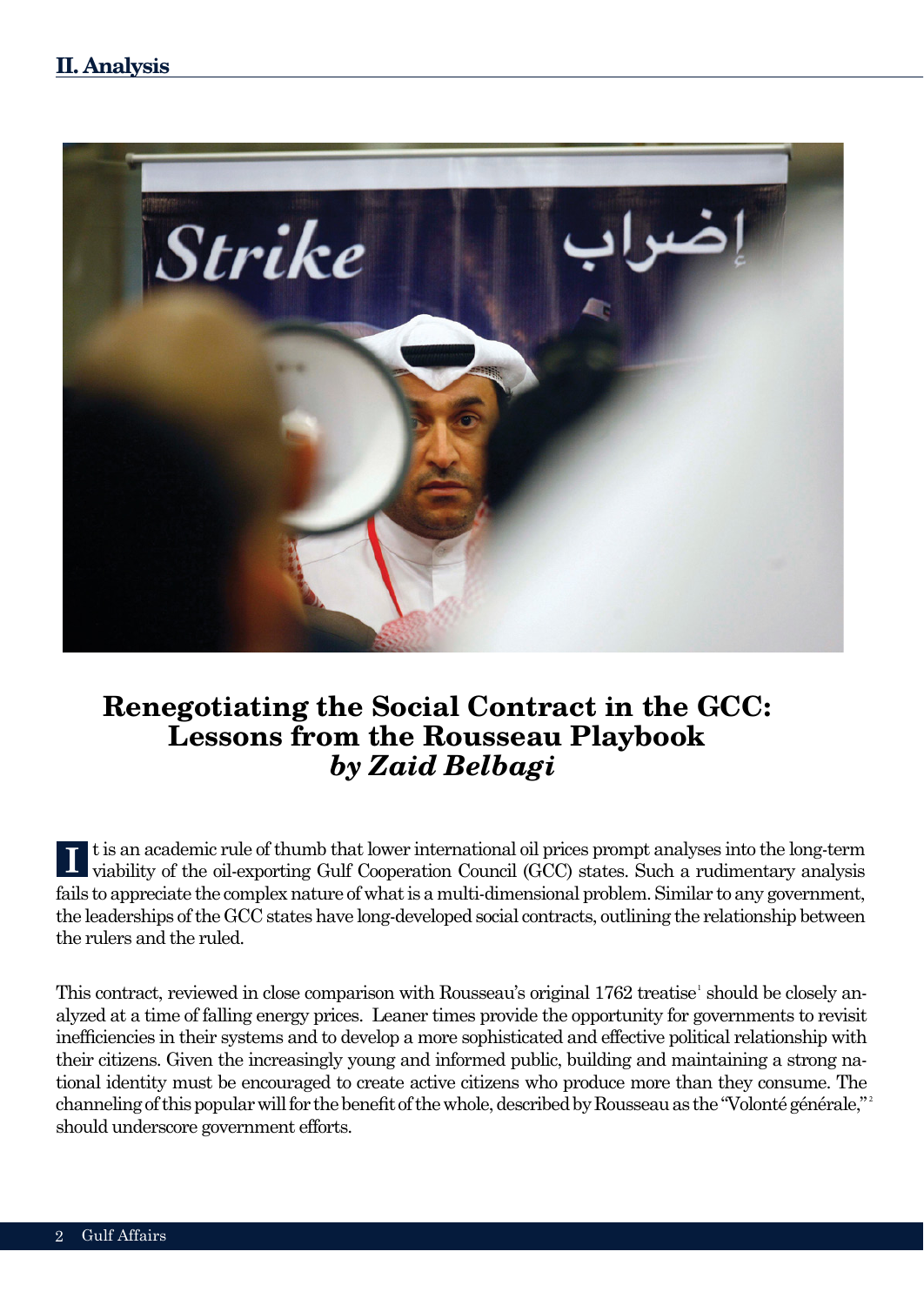## **Changing social contracts**

The most significant challenge shaping arguments for a review of how governments relate to the public are sharp demographic increases. Essentially, societies have expanded, making relationships between governments and society more diffuse. This is referred to as an "evolution in state-society relations." This affects 3 the traditional premise that GCC governments share an intimate relationship with society and can count on support through "traditional patron-client" networks.

The driver of this is what is often referred to as the *youth bulge,* "a demographically historic moment" characterized by one-third to one-half of the population being under the age of 25 across the GCC. Though this is not news to policymakers, recent discussions framing it as a potentially destabilizing force have renewed arguments of its importance. The "productive participation" of these "untapped resources" is a critical economic and political challenge. With Rousseau's *Social Contract* in mind, it must be noted that major disturbances in history, the French Revolution and the Iranian Revolution were brought about, in part, by demographic increases. This enormous demographic bulge will continue to move into the workforce and thereby accelerate the need for governments to revisit policies to accommodate it.

## **Nurturing ownership**

Governments should manage these changes wisely, to avoid creating strains on the existing system. Traditional relationships will need to be replaced by newer relationships based on "education, occupation and professional interests." This highlights the issues of ownership in the region. Economic integration through ownership for ordinary people should be sought. People require a larger stake in society, making them wary of any potential upheaval that might affect their interests. Private ownership must be fostered throughout the GCC to complement the growth of the middle classes. The benefits of this are outlined in The Social Contract: "to the possessors of property...their resources become guarantors of their fidelity."

The rocketing population growth highlights this concern, in countries where subjects "can no longer meet their rulers every Friday," they instead need to be active economic stakeholders in the success of society. Nurturing ownership will help offset the risk of potential political problems as a result of declining resourc $es<sup>11</sup>$  and is an important facet of redrawing existing social contracts.

In the rush to modernize, the growth of civic life has not kept up with economic development. The force holding the social contract together in Rousseau's argument is the idea of the good citizen. Fundamentally, when "citizens love their duty" and difficulties in governing cease, "administration becomes so easy."<sup>12</sup>This is often overlooked though it is a critical component of the social contract. Through encouraging public engagement and civic duty, GCC states can support the role of an overall society to which citizens may subscribe. This would encourage prosperity alongside increasing domestic cohesiveness. This is not an insurmountable challenge, the "broadly good" relationship between the authorities and citizens provides an opportunity to build a contract where "co-existence can flourish."<sup>13</sup> Efforts to positively inculcate a responsible citizenry has the added effect of reducing the state's burden of managing society. Put in the GCC context, integrating "youth into nation-building" has been considered an "immediate priority" <sup>14</sup> and central to building cohesive societies outlined by Rousseau.<sup>15</sup>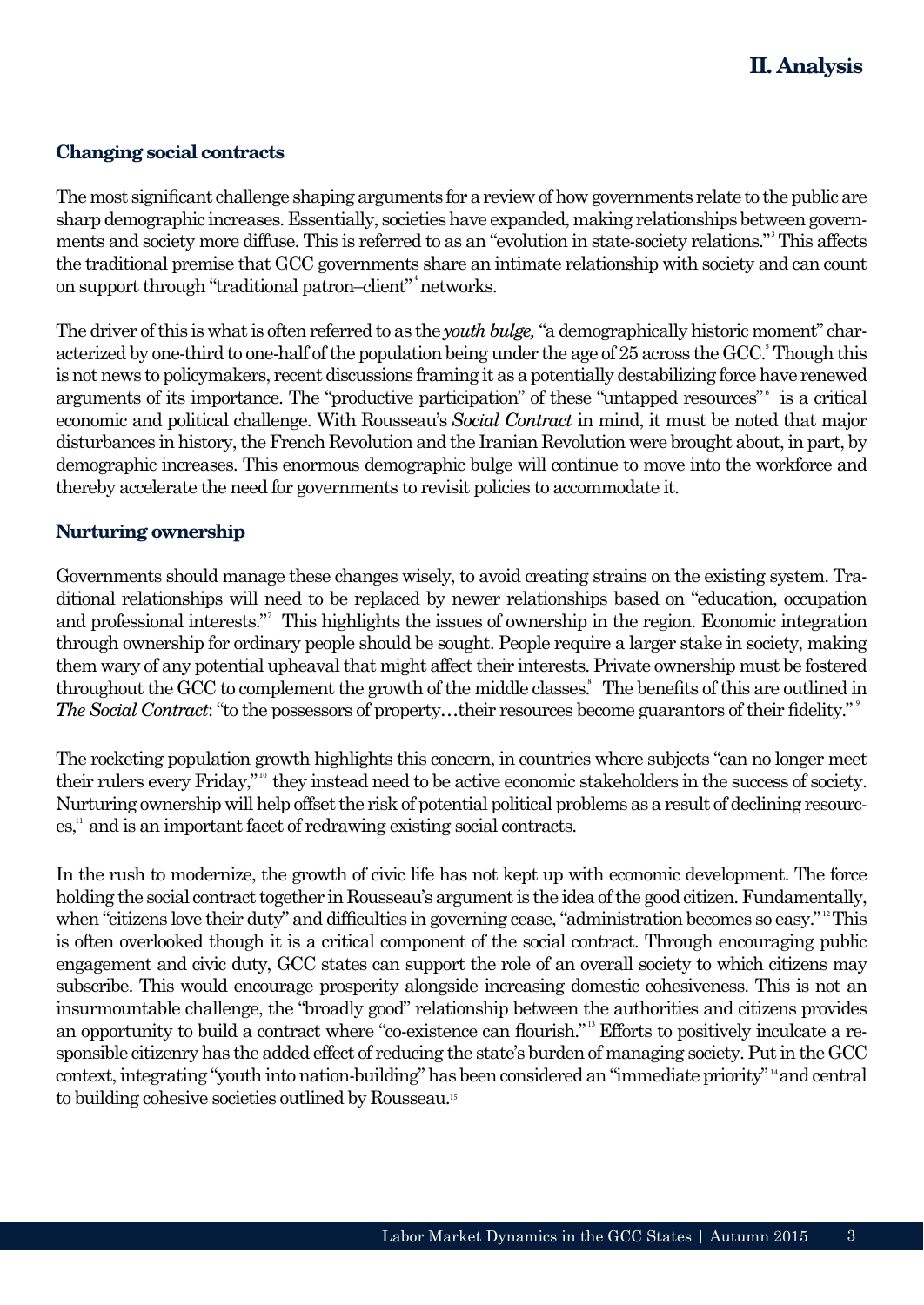#### **The private sector in the decision-making process**

GCC economies have followed the "central political tenet of rentier state theory" in that the citizenry accept state authority, which in return provides security and distribution of rent (oil income).<sup>16</sup> To this end, governments have been conscious of preserving large public sectors to provide employment.

This has political implications as the integration of locals into the private sector will require a "negotiation of the social contract" that increases the private sector's political power.

Supporting bloated public sector entities is inefficient and counters Rousseau's political guidelines on the importance of government administering the economy responsibly, for the "good of the whole."<sup>17</sup>There are increased calls for GCC governments to develop the relatively small private sector to provide jobs.<sup>8</sup>

This has political implications as the integration of locals into the private sector will require a "negotiation of the social contract" that increases the private sector's political power. "Government performance on the economy will grow in importance as the onus will be to create the right "structural and policy"<sup>20</sup> conditions to create private sector jobs. As the private sector grows and generates more wealth and invests in national infrastructure, it will require a "greater role in the decision making process." Modern economies thrive on "highly skilled human capital" and GCC governments must ensure jobs which nourish such capital.<sup>2</sup> This "evolution"<sup>23</sup> requires governments to support economic reforms to maintain the political support of private sector entities and the increasing number of people employed in them. This development is crucial as the vulnerability of budgets to volatile energy prices has illustrated the need for long-term private sector involvement.

In the coming decade, social trends focused on demographic, economic and political issues have the potential to be destabilizing without adequate government efforts to seek a more engaging social contract. Falling energy prices affect the severity of these trends and the speed at which they may have an adverse impact on the viability of the GCC states in their current form. Given the challenges of youth and the need to create meaningful employment, the focus of governments must be the economic well-being of nationals.

#### *Zaid M. Belbagi is a commentator on GCC affairs and a member of the Young Arab Leaders (YAL) organization.*

- Jean-Jacques Rousseau, introduction to *The Social Contract,* trans. Christopher Betts (Oxford World's Classics, 2008). 1
- Rousseau, *The Social Contract*, XXII. 2
- Tarik Yousef, "Unlocking Labor Markets in the Gulf Cooperation Council," in *Challenges of Economic Development for the GCC Countries*, eds. Mohammed Hajeeh, Zafar Mahmood and Mohammed Ramadhan (Kuwait Institute for Scientific Research: 2005) 163. 3
- F. Gregory Gause III and Jill Crystal, "The Arab Gulf: Will Autocracy Define the Social Contract in 2015?," in *The Middle East in 2015*: *The Impact of Regional Trends on U.S. Strategic Planning,* ed. Judith S. Yaphe (Institute for National Strategic Studies: 2002), 165. 4
- Mona Al Munajjed and Karim Sabbagh, *Youth in GCC Countries*: *Meeting the Challenge* (Booz & Company: 2011), 4 5
- Ibid., 49. 6